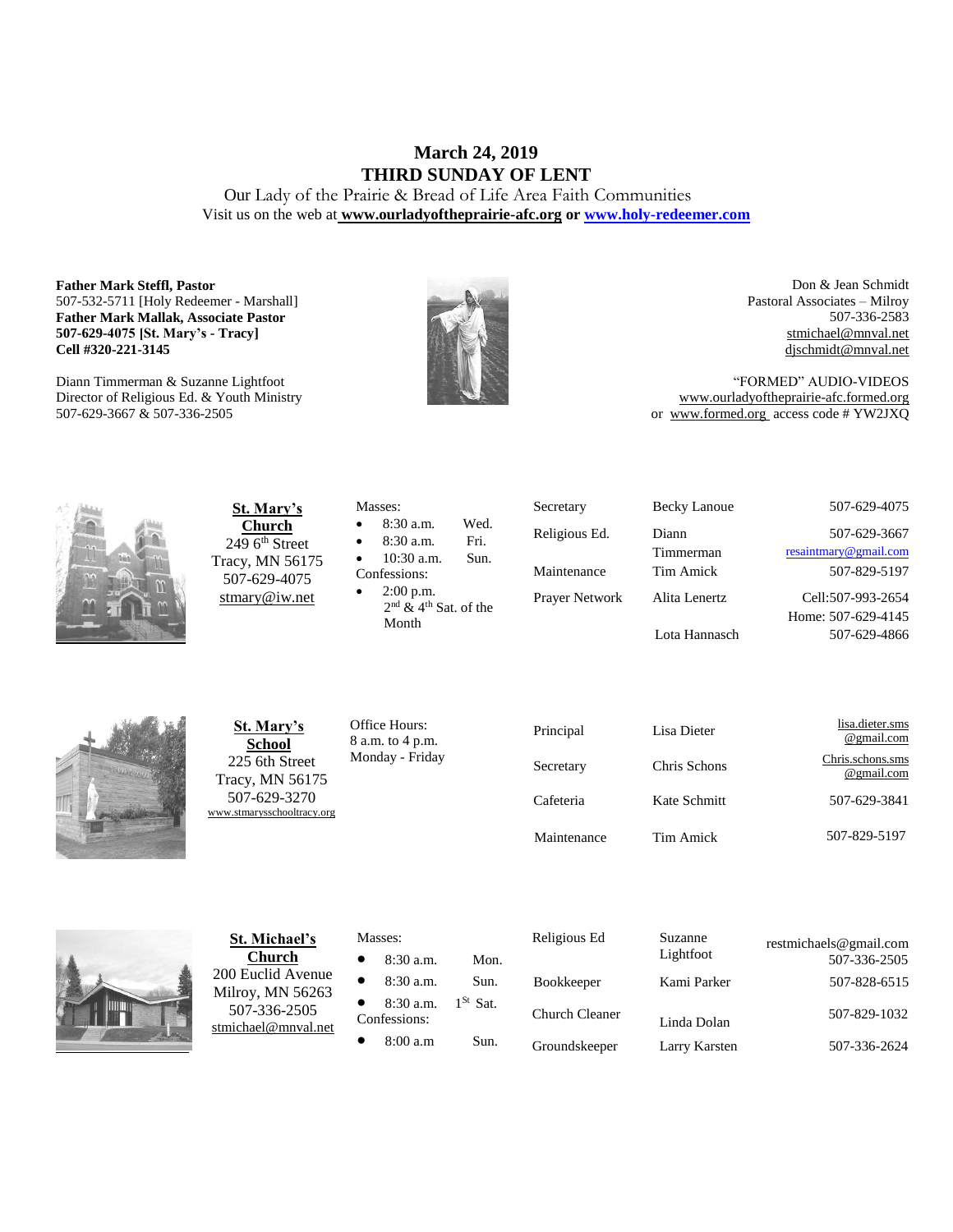#### **UP COMING AT OUR LADY OF THE PRAIRIE AREA FAITH COMMUNITY:**

| <b>Sun. Mar. 24</b> | THIRD SUNDAY OF LENT                                                                                                |                                                                    |  |  |
|---------------------|---------------------------------------------------------------------------------------------------------------------|--------------------------------------------------------------------|--|--|
|                     | 8:00 a.m.                                                                                                           | <b>Confessions at St. Michael's in Milroy</b>                      |  |  |
|                     | 8:30 a.m.                                                                                                           | Mass at St. Michael's in Milroy                                    |  |  |
|                     |                                                                                                                     | +Brooklyn Larsen                                                   |  |  |
|                     | 10:00 a.m.                                                                                                          | <b>CCW Rosary at St. Mary's in Tracy</b>                           |  |  |
|                     | 10:30 a.m.                                                                                                          | Mass at St. Mary's in Tracy                                        |  |  |
|                     |                                                                                                                     | <b>Joe &amp; Rosemary VanKeulen</b>                                |  |  |
| <b>Mon. Mar. 25</b> | $8:30$ a.m.                                                                                                         | Mass at St. Michael's in Milroy                                    |  |  |
|                     |                                                                                                                     | +Deceased members of David and Carole Snyder                       |  |  |
|                     |                                                                                                                     | Spirit Day at St. Mary's School                                    |  |  |
|                     | $7:00$ p.m.                                                                                                         | Marian KC Council Meeting at St. Mary's Church Hall                |  |  |
| Tues. Mar. 26       |                                                                                                                     | Healing & Deliverance Prayer Day at St. Michael's in Milroy        |  |  |
| Wed. Mar. 27        | $8:30$ a.m.                                                                                                         | School Mass, Gr. 3rd/4th, at St. Mary's in Tracy                   |  |  |
|                     |                                                                                                                     | +Crystal Stassen                                                   |  |  |
|                     | $10:45$ a.m.                                                                                                        | <b>Mass at Prairie View Nursing Home</b>                           |  |  |
|                     |                                                                                                                     | +Agnes & Alphonse Seykora                                          |  |  |
|                     |                                                                                                                     | <b>St. Michael's Religious Education in Milroy</b>                 |  |  |
|                     | $6:00-7:00$ p.m.                                                                                                    | Gr. K-6                                                            |  |  |
|                     | 7:15-8:30 p.m.                                                                                                      | Gr. 7-12                                                           |  |  |
|                     |                                                                                                                     | <b>St. Mary's Religious Education in Tracy</b>                     |  |  |
|                     | 6:30-7:30 pm.                                                                                                       | Gr. $K-12$                                                         |  |  |
| Thurs. Mar. 28      | $8 - N00n$                                                                                                          | <b>Adoration at St. Michael's in Milroy</b>                        |  |  |
|                     | $8:30$ a.m.                                                                                                         | <b>Mass at Country View in Walnut Grove</b>                        |  |  |
|                     |                                                                                                                     | $+ F$ att Fick                                                     |  |  |
| <b>Fri. Mar. 29</b> | 8:30a.m.                                                                                                            | Mass at St. Mary's in Tracy                                        |  |  |
|                     |                                                                                                                     | +Dave & Margo Carey                                                |  |  |
|                     |                                                                                                                     | SCRIP order/pick up at St. Mary's School                           |  |  |
| <b>Sat. Mar. 30</b> |                                                                                                                     |                                                                    |  |  |
| <b>Sun. Mar. 31</b> |                                                                                                                     | <b>FOURTH SUNDAY OF LENT</b>                                       |  |  |
|                     | $8:00$ am.                                                                                                          | <b>Confessions at St. Michael's in Milroy</b>                      |  |  |
|                     | $8:30$ a.m.                                                                                                         | Mass at St. Michael's in Milroy                                    |  |  |
|                     | +Lawrence & Lucille Lightfoot<br>2 <sup>ND</sup> COLLECTION-THE CATHOLIC RELIEF SERVICES-ST. MICHAEL'S & ST. MARY'S |                                                                    |  |  |
|                     | 10:00 a.m.                                                                                                          | <b>CCW Rosary at St. Mary's in Tracy</b>                           |  |  |
|                     | 10:30 a.m.                                                                                                          | Mass at St. Mary's in Tracy                                        |  |  |
|                     |                                                                                                                     | +Dolores Cooreman                                                  |  |  |
|                     | 11:00 a.m.                                                                                                          | St. Mary's Church Roast Beef & Pork Dinner-Silent Auction & Raffle |  |  |
|                     |                                                                                                                     |                                                                    |  |  |

**Baptisms:** Contact Priest to set up a date. **Marriages:** Contact Priest at least six months in advance of proposed wedding date.

**Hospitalized or ill parishioners**: Contact Priest.

**New Ulm Diocese Catholic Charities:** Counseling & Adoptions toll-free 1-866-670-5163

**Pray for safety for all those serving in the military from our families and from our communities especially:** Aaron Moudry, Samantha & Lucas Karnes, Troy Sik, Joe Goodnow, Stuart Stroman, Patrick Carnahan, Brad & Andrea Bond, Travis Davis, Martin Hamsa, Cole DeBlieck, Patricia Baker, Pat Weisbrich, and Troy Baumann.

**Prayer Network prayers for healing for all the sick and other needs in the area faith community especially:** Sandy Alcorn, Don Allex, Kevin & Kim Arnold, Bob Brewers, Maia Brooks, Linda Bruns, Piyaunch "Bee" Chompsob, Scott Daggett, Loanne Johns Dale, Delmar Debbaut, Paul DeSmith, Difficult Pregnancy, Lisa Driessan, Rachel Ewertz, Gavin Fischer, Mike Foley, Kelly Garner, Phillip Goblish, Glad Henning, Emilie Hissam, Rachel Hubner, Vera James, Nick Jenniges, Joe, Lillian Johannes, Alyssa Kirk, Barb Knutson, Leonard Lanoue, Jim Larsen, Nathan Lewis, Carol Louwagie, Kristine Lunsford, Vonnie & Chuck Lutz, Beatrice Maeyaert, Ray Maeyaert, Bob McCoy, Fr. Bob Mraz, Al Rolling, Amy Sik, Someone Needs Healing, Someone Having Surgery, Ron & Evie Stadick, Lawrence Stassen, Dee Thatcher, John Thomas, Maurice VanDeWiele, Cathy Verly, Lloyd Welu, Tudy Will & for 4 special intentions. *If you know of someone who should be now removed from the sick list, please let the rectory know. Names will be left on the list for 1 month and then taken off, if you wish them put on again please contact the office we will gladly put them on again.*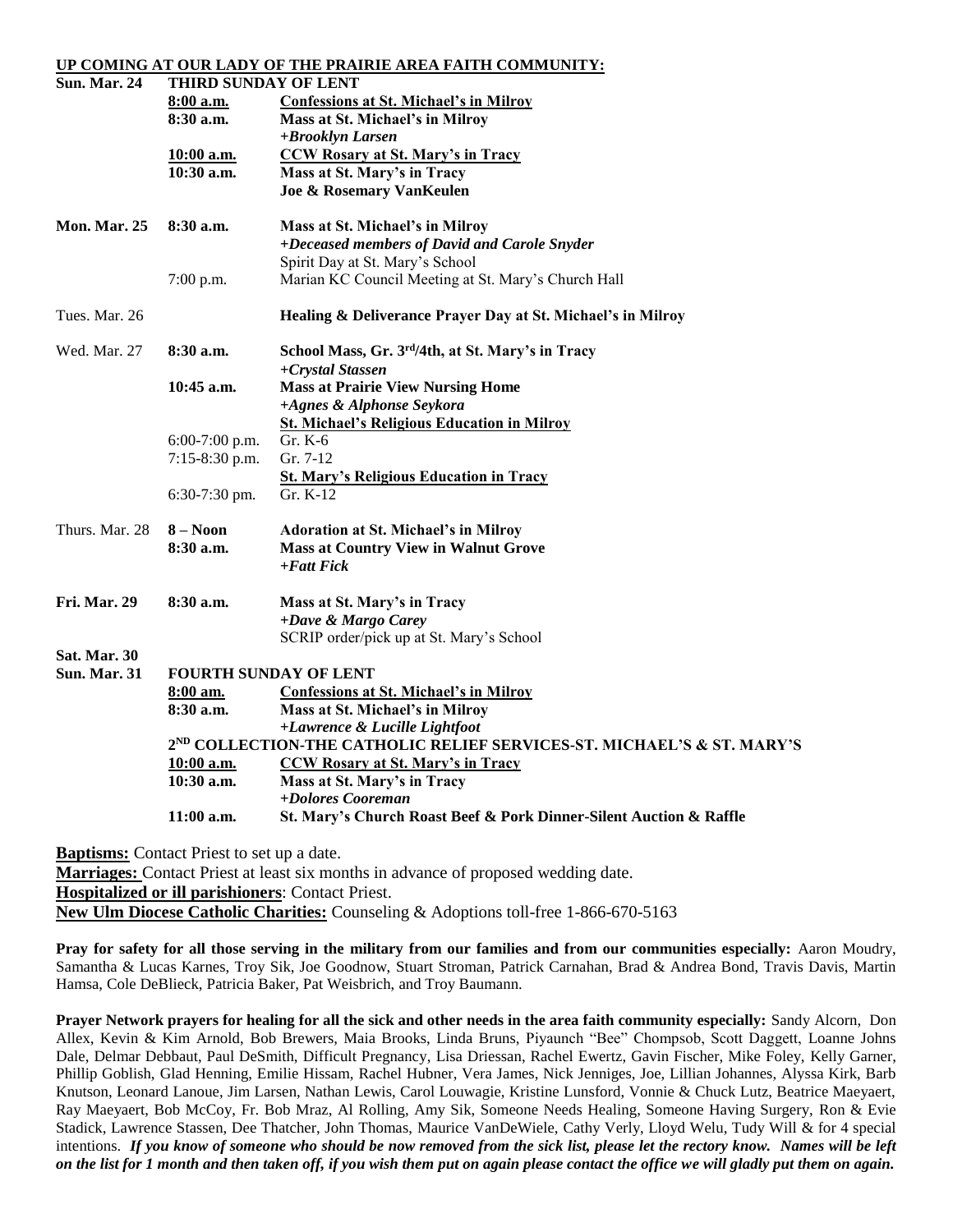

### **OUR LADY OF THE PRAIRIE FAITH COMMUNITY NEWS:**

**NOTE: PLEASE HAVE ANY ANNOUNCEMENTS FOR THE BULLETIN IN BY WEDNESDAY 10:00 A.M.** PLEASE SEND ALL **BULLETIN INFORMATION TO THE CHURCH OFFICE** - e-mail use[: stmary@iw.net](mailto:stmary@iw.net) or call the office 629-4075.

**IF YOU HAVE ANY INFORMATION FOR THE AFC WEBSITE** – E-MAIL IT TO BECKY LANOUE AT [stmary@iw.net.](mailto:stmary@iw.net)

**DID YOU MISS GETTING THE SUNDAY BULLETIN**?- Feel free to look up the website to find the Sunday Area Faith Community bulletin, the Area Faith Community monthly calendar, and other information at the OUR LADY OF THE PRAIRIE WEBSITE: [www.ourladyoftheprairie-afc.org.](http://www.ourladyoftheprairie-afc.org/)

#### **CCW NEWS**

**TRACY: Next Large Function**—St. Elizabeth: Betty VanKeulen & Mary Jo Henkel **Next Small Function –** St. Elizabeth: Betty VanKeulen & Mary Jo Henkel **SHEPHERD OF THE FIELD for 2017-18: For St. Mary's in Tracy – Fr. Ron Huberty**, Church of Sts. Peter & Paul, P.O. Box 49, Ivanhoe, MN 56142-0049, Ordination Date July 15, 1990, Birthday June 2. **MILROY:** Next Funeral is Circle 1. **SHEPHERD OF THE FIELD for 2017-18: For St. Michael's in Milroy –Rev. Germain Rademacher,** Ridgeway, 720 23rd St. N. Apt. 201, New Ulm, MN 56073, Ordination Feb. 23, 1958, Birthday Dec. 4.

**"IT FELT LIKE A HONEYMOON... I couldn't wait to get home and see her at the end of the day." -** *husband who attended a Worldwide Marriage Encounter***.** Bring back the honeymoon in your marriage. The next available **Weekends** are Apr 26-28, 2019 in HUTCHINSON, MN and Nov 15-17, 2019 in OWATONNA, MN. Early registration is highly recommended. For more information visit our website at: **southmnwwme.org** or contact Miki at [applications@southmnwwme.org](mailto:wmandbethnickles@hotmail.com) or 507-227-8229.

WALNUT GROVE COMMUNITY BLOOD DRIVE, Community Center, 330 6<sup>th</sup> St. Thursday, April 25, 2019, 2:00 PM to 7:00 PM. To schedule an appointment, please call Maydra Maas at 507-747-2519.

*ARE YOU INTERESTED IN GROWING CLOSER TO GOD AND TO YOUR SPOUSE THIS LENT?* You are invited to a beautiful retreat designed to reignite & reconnect married couples entitled, **"Revitalize,"** which will be led by Dcn Tony & Mary Grack April 5-7, 2019 located at *The Abbey of the Hills Retreat Center* in Marvin, SD. Go to Abbeyofthehills.org or call the Abbey at 605.398.9200. The retreat is a free-will offering.

**JOIN US FOR A POWERFUL MESSAGE OF HOPE AND RECOVERY** with addiction & recovery keynote speakers, Melanie Weiss, OD and Paul Weiss. Friday, March 29<sup>th</sup>, 6:30 p.m. at St. John Cantius in Wilno, and Saturday, March 30<sup>th</sup>, 1:00 p.m. at St. Genevieve at Lake Benton. The presentations will also include a time of prayer and healing.

**THE 60TH ANNUAL NEW ULM DIOCESAN COUNCIL OF CATHOLIC WOMEN CONVENTION** will be held on Saturday, April 27, 2019 at the Church of St. Anastasia in Hutchinson, MN. The theme for the convention is **"Proclaim the Gospel to All."**  The Keynote speakers will be **Kathy Bonner and Amanda Sieling.** Kathy, an international motivational speaker with over 36 years of experience, is our convention keynote speaker. She will be speaking on Domestic Violence. Her experience also includes producing and editing a nationally distributed brochure on domestic violence, Women Healing the Wounds and a book on mentoring, "Mentors of the Past. Models for the Future". Kathy is from the Diocese of Orlando, Florida. Our afternoon speaker, Amanda Sieling, is currently a Professor of Criminal Justice at SWSU and has served as Assistant County Attorney for Yellow Medicine County, MN. She comes to us as an experienced and knowledgeable speaker on delinquency, abuse, and neglect cases and had dealt with the effects of these activities everyday while she was serving as Assistant County Attorney. Join other women of the Diocese for Mass and the presentation of the NUDCCW Woman of the Year, along with lunch, silent auction and various exhibits and booth displays to fill the day. All who attend are sure to be spiritually enriched. Please register by April 11<sup>th</sup>. Your parish CCW president, Patty Lessman, Tracy, Emily Welu & Taylor Mueller, Milroy, has registration forms. Grow in your faith! Meet new friends! Connect with other faith filled women from the diocese! All women 18 years and older are welcome and encouraged to attend.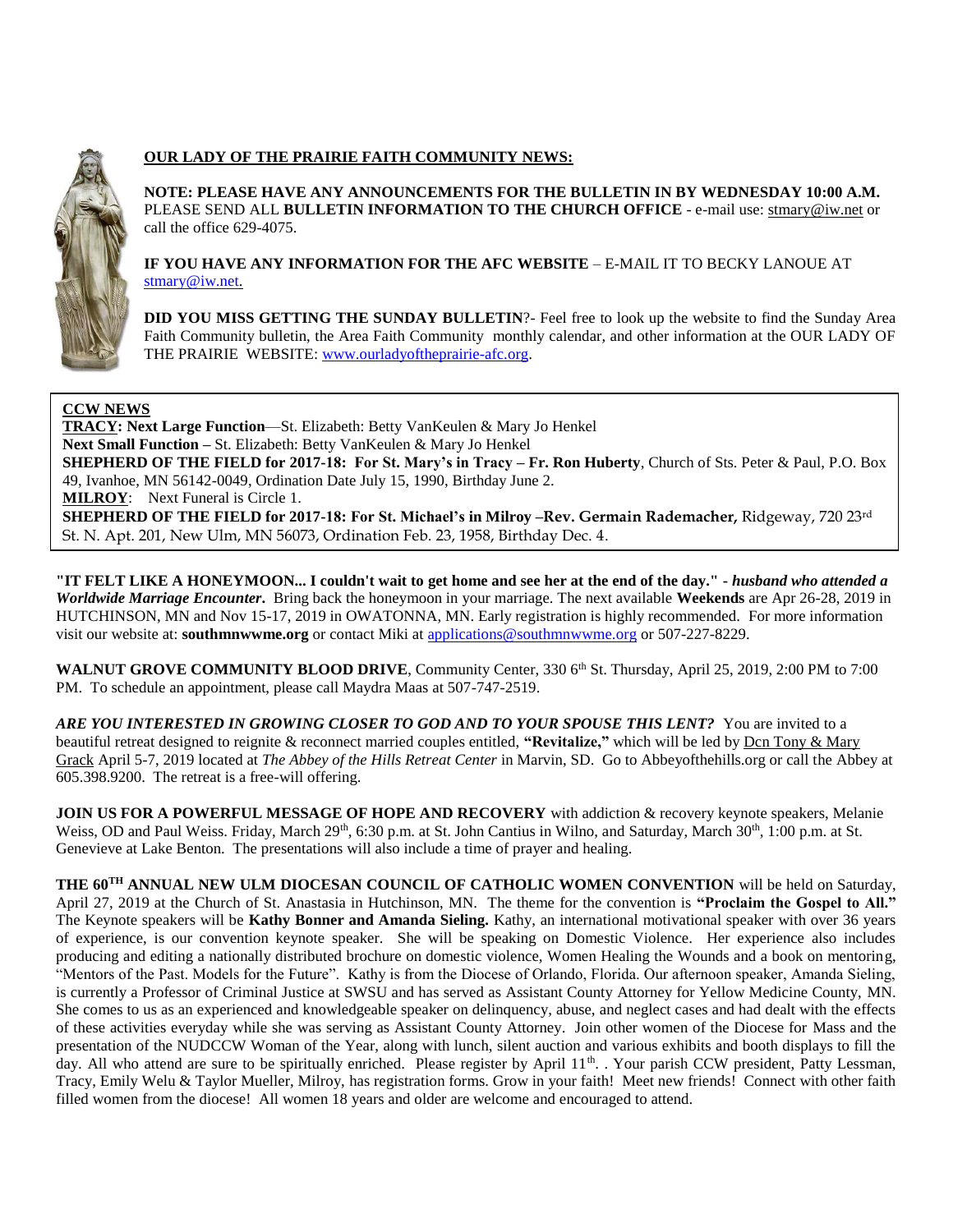**MARSHALL AREA DEMENTIA AWARENESS NETWORK** has teamed up with A.C.E. of SW MN and Heritage Pointe to offer the REST training. The training will be Saturday, April 6 at Heritage Pointe from 9:00 a.m.-4:00 p.m. REST stands for Respite Education and Support Tools for family caregivers, volunteer and paid respite providers/caregivers. The program value is \$30 to attend; there is a cost share sliding scale available. This education offers CEU's for Social Workers and Nurses for an additional fee. We would greatly appreciate you sharing this unique training opportunity with caregivers in your congregation. Space is limited to 15 people so please RSVP to Jamie Lanners by April 1 at 507-828-8891 or email at [marshallareadementia@gmail.com.](mailto:marshallareadementia@gmail.com) For more information visit the REST website at [www.restprogram.org](http://www.restprogram.org/) or contact Jamie Lanners.



## **AREA FAITH COMMUNITY RELIGIOUS EDUCATION NEWS**

**Stations of the Cross – St. Michael's:** Religious Ed students will be hosting Stations of the Cross every Wednesday night during Lent. Please join the students! Stations will take place in the church starting at 6:50.

**Catholic Heart Work Camp:** There will be a paperwork meeting for all students attending CHWC on Sunday, March 24<sup>th</sup> @ 4 pm. We will meet in the computer lab @ St. Mary's School. A Parent must attend to complete this paperwork. An additional email will be sent to all CHWC students with information. ROLLS & WF Chocolates: Will be sold at St. Michael's this Sunday, March 24<sup>th</sup>.

RECONCILIATION: Wednesday, April 3<sup>rd</sup> St. Mary's and St. Michael's students grades 2<sup>nd</sup>-12<sup>th</sup> are joining together for reconciliation. This will be at St. Mary's from 6-8 pm. There will be 3 Priests here to celebrate the sacrament. Feel free to join us for prayer, adoration and confession. There will still be classes for K-1 at St. Michael's and St. Mary's. Please contact us with any questions.

**Confirmation students:** Please keep working on your Mass notes. You can turn them in at Mass in Milroy or to your teacher on Wednesday nights. **St. Mary's students:** Please sign up to assist with the preparation and serving of the Parish Dinner on March  $31<sup>st</sup>$ . This is a great opportunity to earn confirmation service hours.

# **ST. MARY'S AREA FAITH COMMUNITY CATHOLIC SCHOOL:**

*Monday, March 25th* Spirt Day ~ wear your St. Mary's clothing. Report Cards go home. **Last Day of Greenwood Nursery Certificate Sales.** *Tuesday, March 26th*  Parent-Teacher-Student Conferences begin at 3:30 p.m. Band Lessons today. *Wednesday, March 27th* Mass, 8:30, prepared by grades 3&4. Please wear appropriate clothing for mass, grades K-6. *Thursday, March 28th* Band Lessons *Friday, March 29th* Stations of the Cross, 2:00

**ALUMINUM CANS FOR THE TECHNOLOGY FUND** for St. Mary's School can be dropped off in the wagon behind St. Mary's Church.

**ST. MARY'S SCHOOL WEEKLY CALENDAR RAFFLE WINNERS:** Mar. 15 \$100 – Nancy Hewitt; Mar. 22 \$100 – Donna Erbes.

**SCHOOL MEMORIALS** in memory of Mary Oestreich. Mother of Fr. Brian Oestreich.

**WOULD YOU LIKE TO SPONSOR A STUDENT'S TUITION?** Tuition at St. Mary's school is only \$1,875.00 a year for one child, or about \$200 a month. What a great investment in the future! Contact the school or parish office if you would like to help. Thank you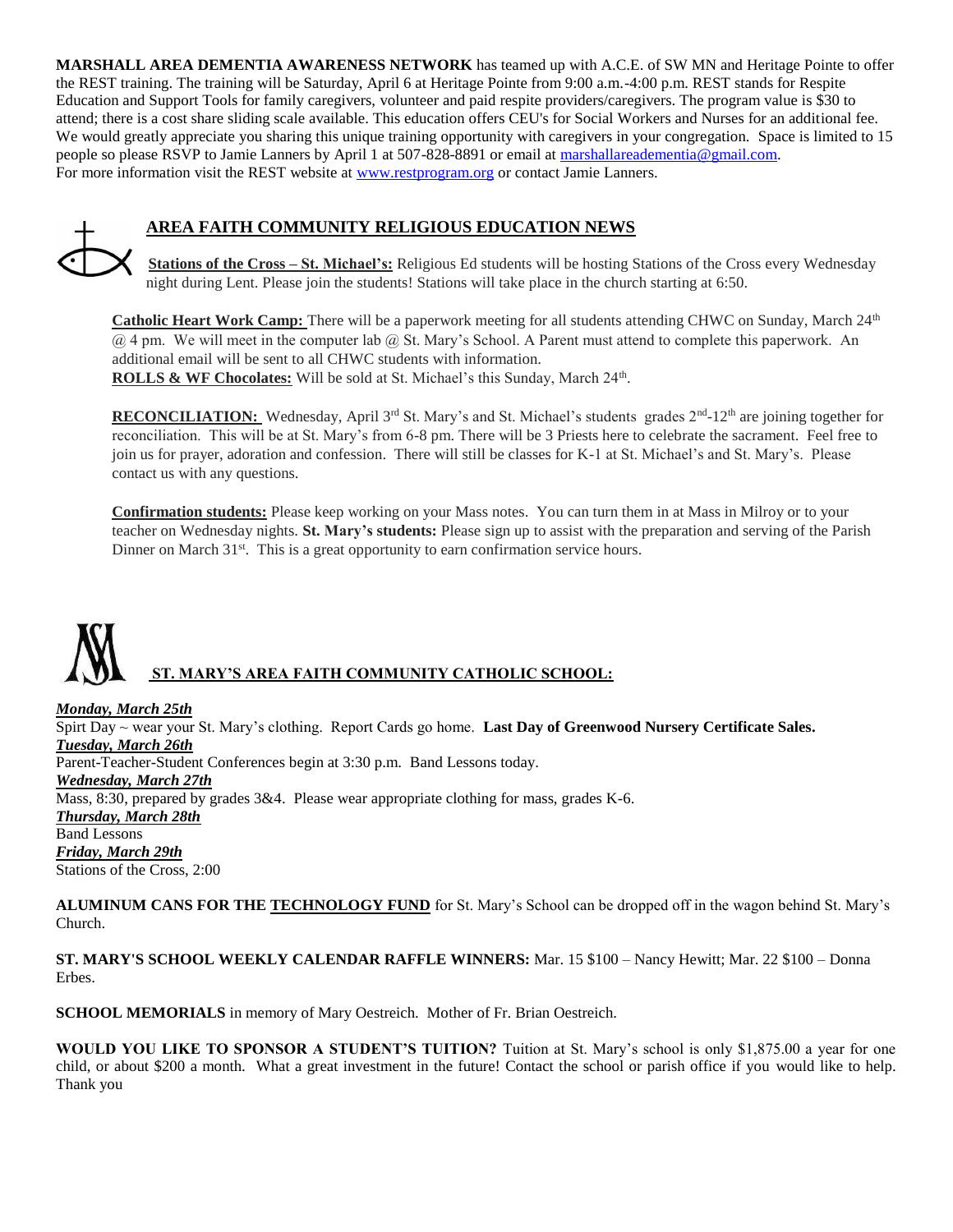

## **NEWS FROM ST. MARY'S IN TRACY**

**LOCKING THE CHURCH**: St. Mary's basement will be locked at about 2:30 p.m. and the upper church about 6 p.m. If you need to get a pie see Jan LaVoy or one of the staff to let you in. If you need to get inside for meetings or other needs, contact Keith Schons 507-629-4289 or Jan LaVoy 507-829-2755 to get the doors opened for you.

**IF YOU ARE UNABLE TO ATTEND CHURCH**, and live in Tracy, you may receive communion weekly. Please contact Jeanine Vandendriessche @ 507- 212- 2018 for information.

**STATIONS OF THE CROSS, at St. Mary's in Tracy, are held on Fridays, at 2:00 p.m. Everyone is invited to attend.** 

## **MONTH THREE - DEVELOPING BABY**

"I grabbed my hand!" The baby can now squint, swallow and move his tongue. He sleeps and awakens. Fingernails and toenails form and he now has his own unique set of fingerprints. Sensitive to touch, he will tightly grasp an object placed in the palm of his hand. He breathes amniotic fluid to help develop and strengthen the respiratory system, but he gets the oxygen he needs through the umbilical cord. The baby you are praying for weighs one ounce and is about 3 inches in length.

Denise Weedman -Reverence Life Commission.

## **Remember that Prayer Shawls are available in the back of Church.**

**MISSION OF LOVE PROJECT 19TH YEAR**, look whatever \$2.00 donated can do. Provide corn, beans, rice to feed a FAMILY for a week at our Diocesan Mission at San Lucas Toliman in Guatamala. Also provide some school supplies. Imagine what \$10, \$20, \$30, \$40, \$50 or more can do. 100% goes to the mission and tax deductible. Make checks MISSION OF LOVE, put in envelope with your NAME and drop in collection at St. Mary's Parish or school office or give to Alita Lenertz. Your name goes on each card and sent to the mission. What a great Lenten alms given, also memorials for loved ones. Please be generous, note poster as you enter church You may contact Alita Lenertz, 507-629-4145 or 507-993-2654. Thank you!

#### **ST. MARYS ROAST BEEF & PORK DINNER Sunday, March 31 serving from 11-1. Dine In, Take Out or Delivery in Tracy city limits by calling 629-3841. Join in the Raffle and Silent Auction during the event!**

ST. MARY'S members please contact Keith Schons 629-4289 if you would like to donate toward the meat or place your donation in a well marked envelope in the collection. Your guild chairman will be calling with necessary jobs for the dinner as well as pie donations. Contact Gwen Johnson 507 829-9321 if you have a specific position you would like to work. If you have items to donate to the Silent Auction, please leave in the parish office Mon-Fri 8-12 or call Jan LaVoy 507 829-2755. Items that are in for your bidding at the dinner include:

- Great Plains Zoo in Sioux Falls 2 Adult  $& 2$  children passes
- Prairie's Edge Casino & Resort at Granite Falls 1 night stay & \$25 buffet at Firefly Lounge
- SMSU Mustang bobble head & 3 Let's Ride Mustang T-shirts
- Grand Falls Casino & Golf Resort 1 night stay and lunch buffet for 2
- Children's Museum of Southern MN a one day family pass
- Sioux Falls Stampede 4 tickets for a seasonal game
- Minnesota Zoo 2 admission tickets
- Old Log House Theater 2 tickets
- SDSU Jacks vs Delaware football game Sat. Sept 7 2 tickets
- St. Mary's Prizes—Front Row seating at the SMS Christmas program, 1 year Prime parking spot, Prime 2019 Box Car Day parade spot.
- MN Twins 4 tickets
- Many more to come!

#### **COFFEE IS ALWAYS AVAILABLE,** ground & whole beans, \$10/bag. Contact Alita Lenertz, 507-629-4145.

## **OUR GIFTS TO GOD: Mar. 17, 2019**

**Adult:** \$4,353.00 **Youth**: \$4.00 **Loose Plate**: \$128.10 **TOTAL**: \$4,485.10 **Total needed/week**: **\$,3923.07**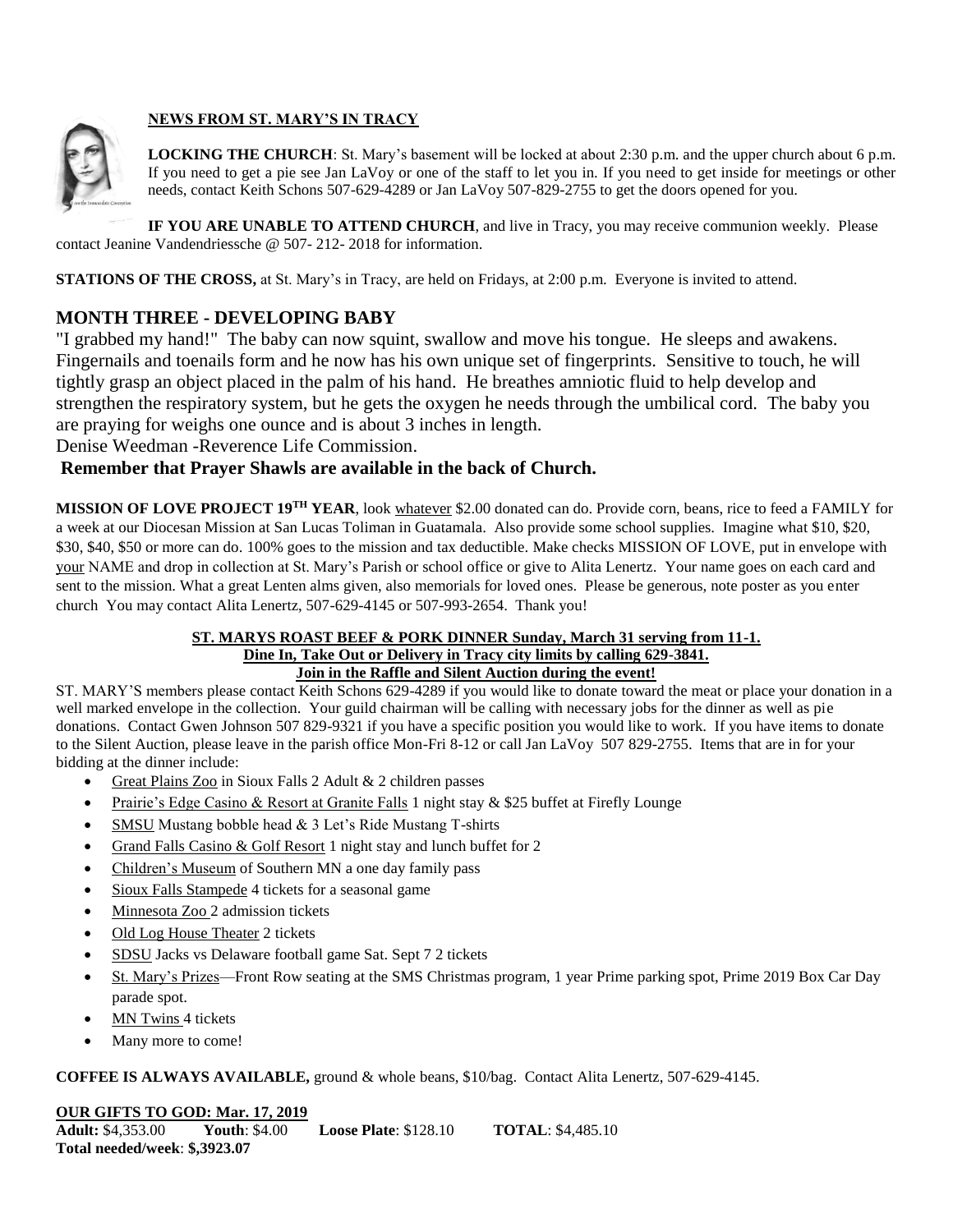**Liturgical Ministers for Sunday, Mar. 31, 2019 at 10:30 a.m. Gifts:** Lucas Hubner & Family **Lector:** Kathy Brockway **Cantor:** Katie Lanoue **Eucharistic Ministers:** Richard & Sandy Tuszynski, Bev Kosse, Jim & Jeanine Vandendriessche **Server:** Xavier Koenig, Zoe Koenig, Connor Lanoue **Ushers:** Dan Brewers, Dave Vandendriessche, Mitchell Benson, Rod Benson **Money Counters Mar. 25, 2019** – Charlene Lenertz & Pat Hansen **Prairie View Nursing Home Communions:** Apr. 3 – Dick, Apr. 10 – Linda, Apr. 17 - Dick



## **NEWS FROM ST. MICHAEL'S IN MILROY**

**ETERNAL REST GRANT UNTO HER, O LORD! Please pray for the repose of the soul of Mary Madiline Lanoue,** age 84, who died on Friday, March 15 and whose funeral was Wednesday, March 20, 2019 and was buried at St. Michael's Cemetery. Our condolences to her family.

**ADORATION** is held at St. Michael's Every Thursday from 8:00 – Noon in the CHAPEL at the Rectory. Everyone is encouraged to come spend some time with Jesus. If not an hour – just come for a short visit. **HE LONGS TO SEE US!**

**STATIONS OF THE CROSS,** at St. Michael's in Milroy, are held on Wednesdays, at 6:50 p.m.. Everyone is invited to attend.

**THE MILROY BLOOD MOBILE** will be Thursday, March 28 from 2:00-7:00 pm at the Milroy School. Call Carole Snyder at 507–336-2436 or 507-828-9676 to make an appointment or be a walk-in. There is a great need for blood donations so even if you haven't given before, please consider it now.

**ST. MICHAEL'S CHURCH CLEANING** dates are Friday April 5th 6:00 – 8:00 PM (hoping Men come also to clean the high places) and Saturday, April 6th. from 8:00 – 10:00 AM.. If these dates don't work for you please come during the week prior and the work sheets will be on the counter in the basement. Just mark off what jobs were completed. Thanks. Hope to see everyone there. (Many hands make light work)

**Stewardship Report for Mar. 17, 2019 Adult:** \$940.00 **Student:** \$1.31 **Loose Plate**: \$114.00 **TOTAL**: \$1,055,31 **Total needed/week: \$1,500.00**

**Liturgical Ministers for Sunday, Mar. 31 at 8:30 a.m. Gifts:** Cole Stolp Family **Organist:** Doris Cauwels **Cantor:** Jean Schmidt **Lector:** Cathleen Amick **EHMC:** Don Schmidt, Andrea Dolan, Stacy Schuh, Peggy Dolan, Angie Pool, Adria Alcorn **Servers:** Tianna Karsten, Kayla Kesteloot, Noah Kesteloot **Ushers:** Ron Schmidt, Jacob Welu, Cory Schmidt, Andy Schmidt **Money Counters:** Melvin & Bev Welu, Ron Schmidt